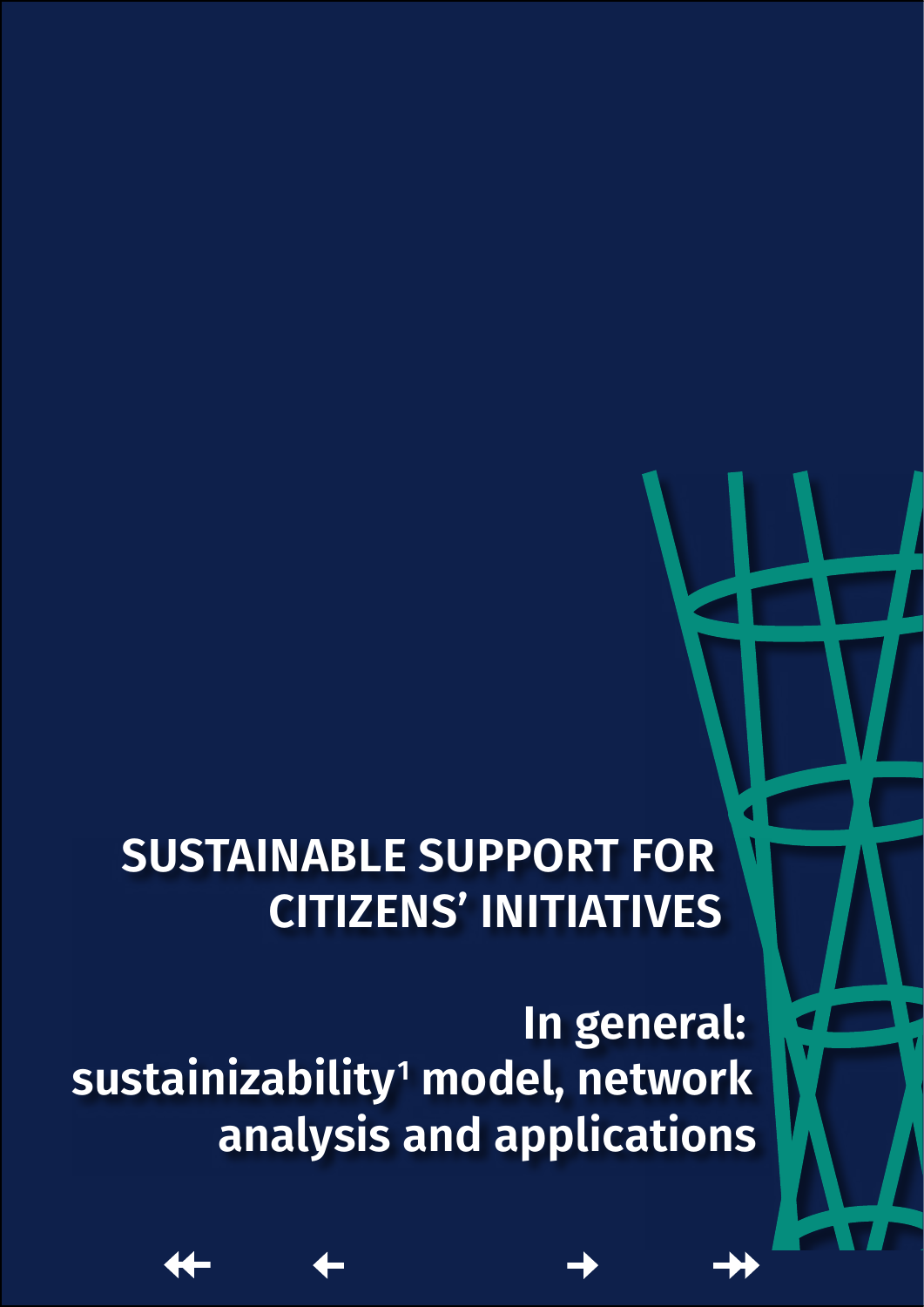# FIRST A BIT OF THEORY

### **Background, identity, and orientation**

*click on the map to enlarge*

Until the fifties the Kempen region (the southern part of the province of North Brabant and the northern part of the Flemish provinces of Antwerp and Limburg) was a relatively poor region with a history and regional identity of mainly hardworking small farmers, who managed to survive more or less. Of course they had to be self-reliant, but the awareness of the great importance of support from and to the people in the area certainly had a major impact on social relations and the way in which ideas were created and developed. This cultural orientation certainly contributed to the emergence of all kinds of cooperatives. A key example of this was the arise of the cooperative Boerenleenbanken (Raiffeisenbank), and more recently the impressive industrial development (Brainport) in which cooperation proved to be the success factor.



**This tradition and cultural orientation of "together we can" is still perceptible in the regional folk nature.**

#### **Citizens' initiatives**

These elements provide a fertile breeding ground for all kinds of (cooperative) citizen initiatives.

In designing and developing these ideas, the initiators regularly discover(ed) that they were stuck in a partitioned organizational structure of governments, and of private service providers as well. This phenomenon was aggravated by all sorts of inconsistencies in legislation and regulations between and sometimes even within the bodies to be dealt with. This compartmentalization is still topical.

*Former King's Commissioner Prof. Wim van de Donk: "The government is like a French fries cutter that cuts initiatives to...."*

The end result is often that initiators do not find an integral solution and/or acceptance for their plans due to this compartmentalization and that the opportunities of initiatives are insufficiently exploited and actually discouraged.

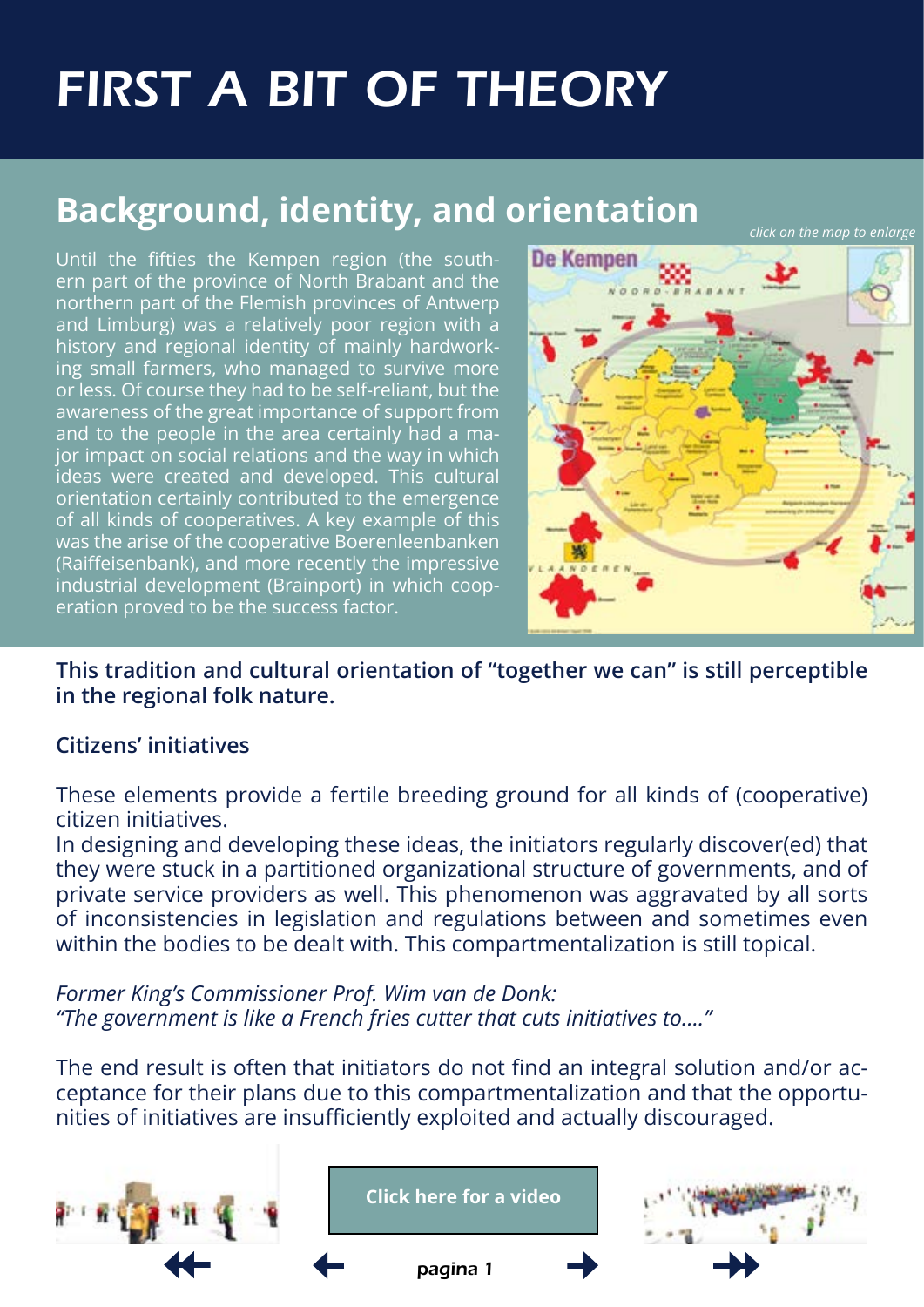## <span id="page-2-0"></span>**p p p people profit planet**

# Triple P

Important in the development is the influence of the Brundtland report "Our common future, 1987" which makes it clear that a sustainable development process requires sufficient harmony between the three P's: People, Planet, and Profit. These ideas certainly give direction to the commitment of the development advisors.



The importance of citizens' initiatives is becoming increasingly clear and increasingly recognized by several governments; especially to face the alienation of the individual citizen from anonymizing authorities and other institutions. It remains difficult however to de-compartmentalize the organizational structures. It is important to note that this compartmentalization did not arise from bad will or negligence on the part of politicians and/or civil servants, but rather from a sincere sense of responsibility for the manageability and efficiency of their organizations. This makes the de-compartmentalization extra difficult.

#### **Development advisors**

Against this background and still from the folk nature of "coping together" a number of development advisors found inspiration and incentive to join forces in the support of citizen initiatives in their wandering through the mazes of laws and regulations. This took shape in the so called *Tussenheid*[2](#page-7-0) expert network, in which informal collaboration has resulted in the recruitment, training and structuring of the expert network.

The development advisors have various expertises, skills, and experiences: spatial planning, nature and environmental policy, community building, business administration, public administration, legal affairs, project management, cooperative organizational development, etc. One of their important basic attitudes is the willingness to align interests and exchange views. This certainly strengthens the integrality of their support.

#### **Sustainizability model**

For the sake of an even more focused analysis of the problems and to broaden the basis of the support Pontifax added two domains to the Triple P: social and physical. In the social domain we find e.g. teachers, communication advisors, social workers etc. In the physical domain contractors, architects, craftsmen, and the like. This complementary specification is helpful in the analysis and elaboration of initiatives and structures the support of the development advisors. More on this later.





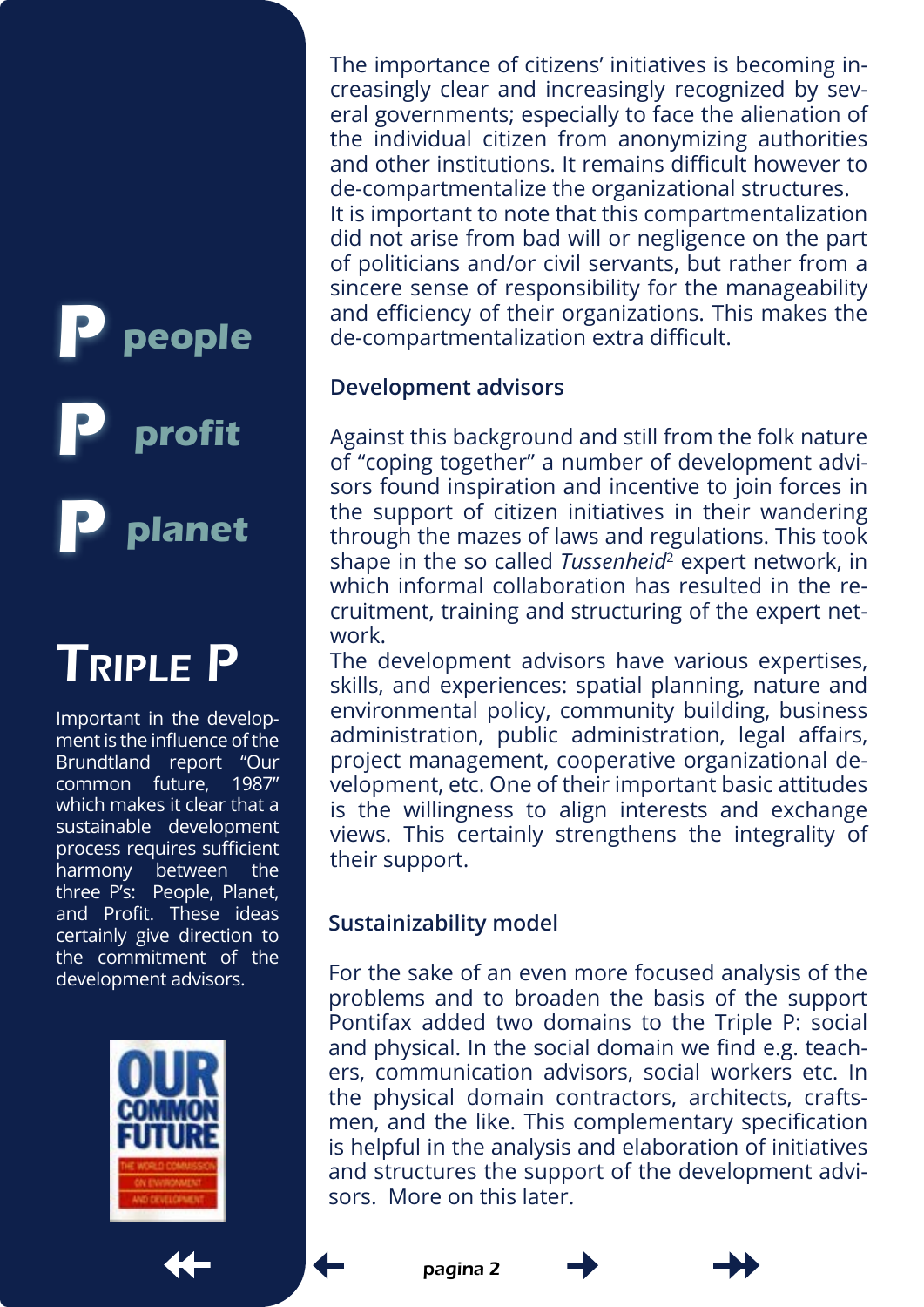The model thus formulated is called the *sustainizability model.* The term *sustainizability* is explicitly chosen because it contains an explicit reference to an *active, dynamic* attitude as opposed to the term *sustainability*, which refers more to a static situation.

The sustainizability model therefore consists of six domains, each with their typical characteristics, values, and standards; all six of which can ideally be involved in considerations and planning in any initiative.

Based on this model, development consultants operate with experts from the six domains and together they form a sounding board for the initiators.



Inspired by Brundtland and Pontifax, the development advisors consider sustainizability as a perspective and endeavor bypassing bottlenecks due to compartmentalization. They do so by assisting initiators in discovering, connecting, and involving relevant elements and actors from the spatial, economic, and societal domains in the development of their initiatives. They are helpful in finding an optimal mix of opportunities, views, and interests in order to realize the initiative: cooperation aiming a future proof result.

By now the application of this support has proved to be effective in hundreds of initiatives.

The starting point of the model is *connecting* actors from the domains of the 3 P's (people-societal, profit-economy, planet-space) *to work together with the initiator* on sustainizability: so: de-compartmentalize!







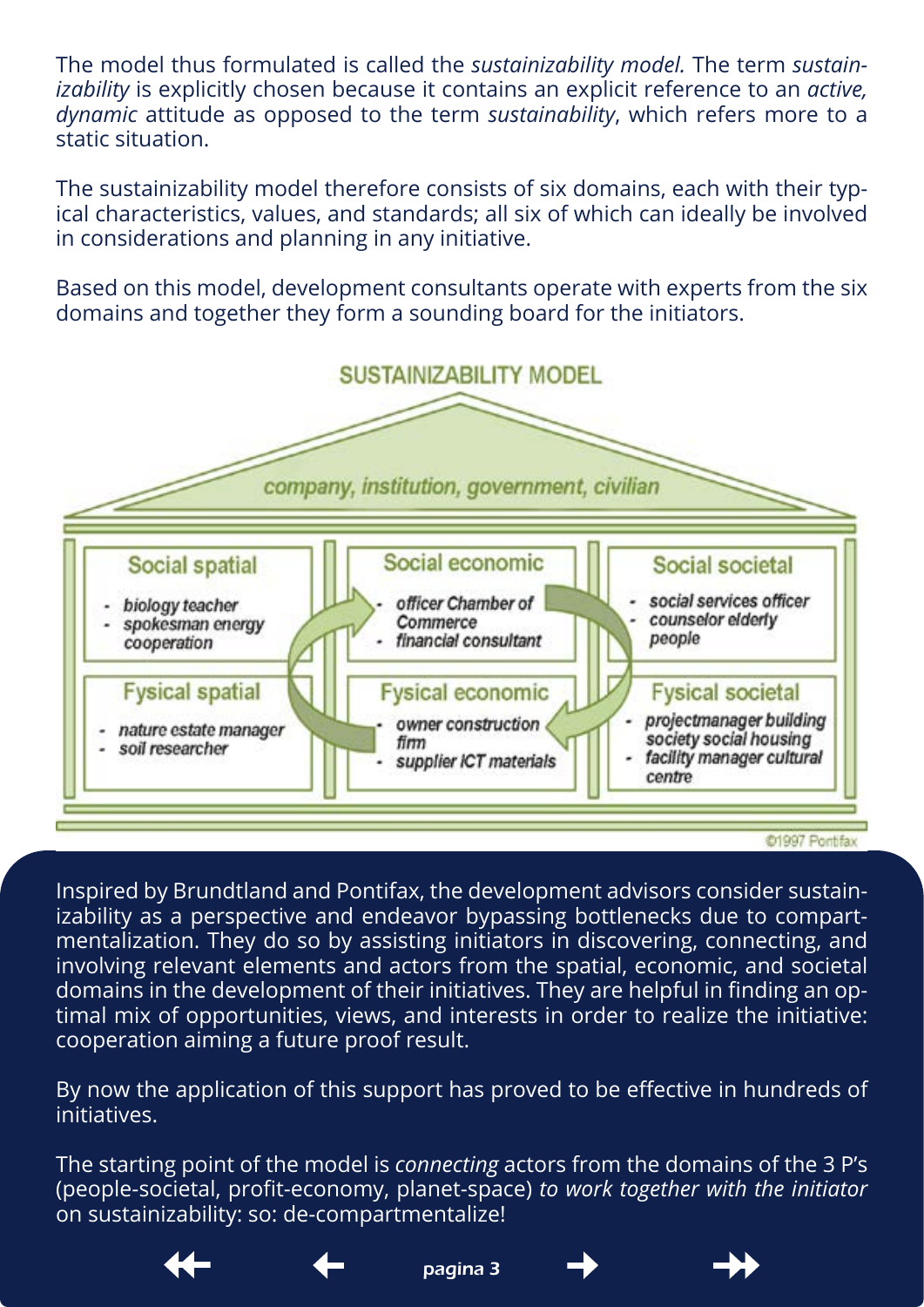### <span id="page-4-0"></span>sustainizability model and network enumeration /analysis

As an initiator, for one's activity to be more sustainable one cannot rely on a standard cookery book. Each problem implies its specific challenges to be faced individually and to be provided with appropriate solutions.

#### **In addition to the development advisors, the initiator's relationship network can be particularly useful.**

It turns out to be very worthwhile involving people one is acquainted with and trusts from the various sustainizability domains in the actions concerned. Their positions and opinions, and in particular the confrontation and eventual integration thereof certainly contribute to a suitable solution.

To bring this about one must enumerate them carefully, arrange them in siloes (ironically: *compartmentalize*) to eventually de-compartmentalize them.

#### **How to enumerate the group of people that can be helpful?**

Use different sources. Consider for example the financial administration (debtors and creditors), the project administration, the CRM system, address files, contacts on social media, business cards or the birthday calendar.

Main rule: only assign people with which one has an agreeable connection!!

#### **How to categorize in the six domains?**

The start is positioning the people assigned in one of the six sustainizability domains: In which compartment is the actor most active? Sometimes it seems that one has none or only a few relations in certain domains, but after some consideration one usually finds them.

Obviously, everyone has good relations fitting in the relevant domains.

#### **What to consider putting together a brainstorm group (CIMBY session; Certainly In My Back Yard)?[3](#page-7-0)**

A CIMBY session is a focused method to discuss the opportunities of the initiative with a widely committed group of relations (see figure below).

From the network enumeration in the six domains, one pursues an adequate mix of stakeholders (suppliers, customers, and partners) and ensures that the four E's (entitled authorities, education, entrepreneurs, and environment) are represented. Then, make a nice mix of personality features and gender.

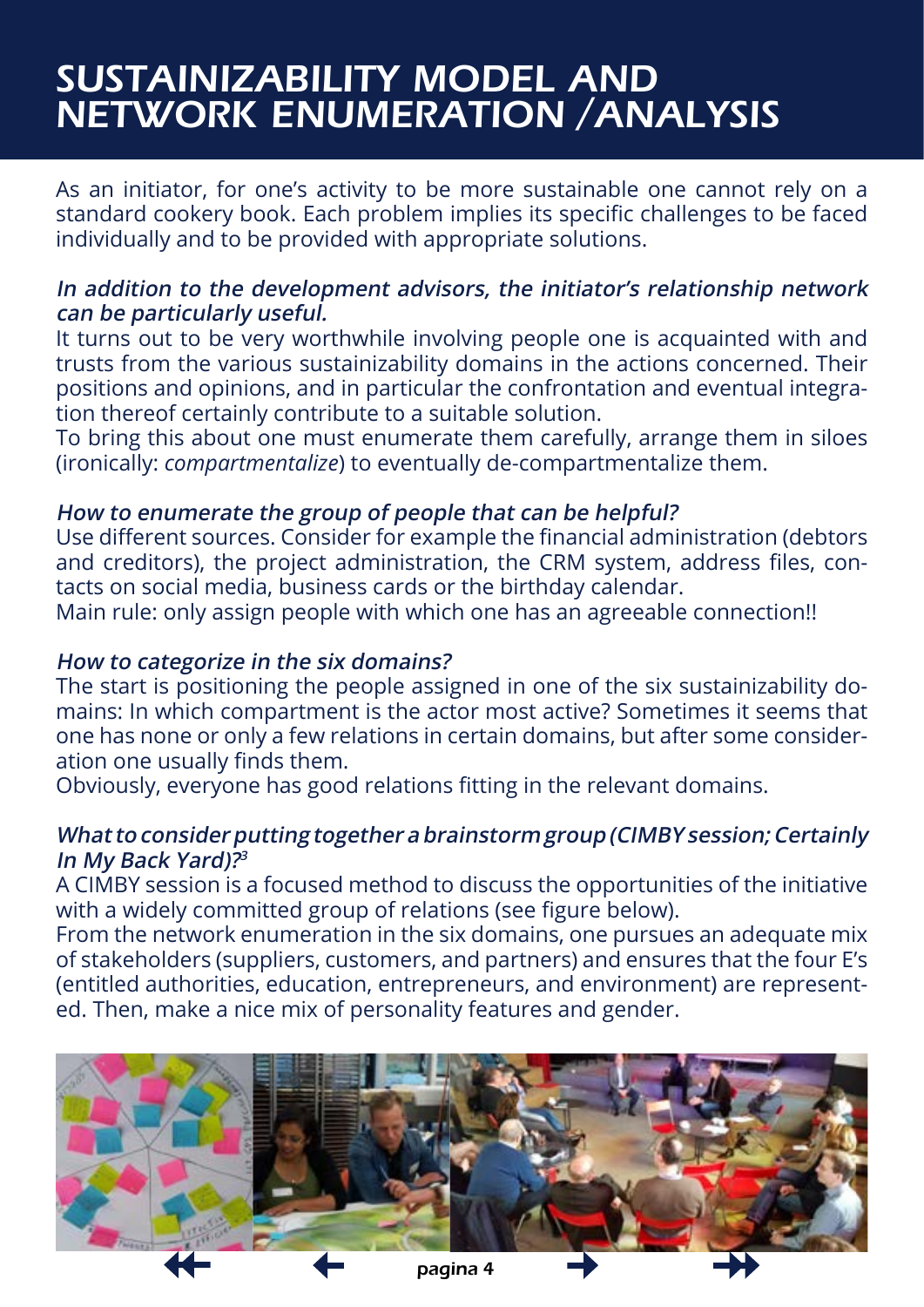<span id="page-5-0"></span>Some people can be siloed into multiple domains, others (e.g., the mayor) are more difficult to be put in a specific domain and can be employed as a "joker".

Of course, the initiator must present his or her ideas to the participants (also called inbassadors[4](#page-7-0)) at this session; thus forcing him or her to formulate the ideas clearly and concretely: a litmus test!

#### **Example of a global network analysis**





#### *What can one apply the network inventory for?*

One can ask the selected people to think along, in a pleasant context, about the actions below or to participate:

- 1. The design of governance of the initiative, or more direct inviting people from various fields to sit in on the board.
- 2. Create a group for a CIMBY session.
- 3. Establish a group for a pitch round (in a pitch one presents one's ideas to a group of experts who then reflect on it).
- 4. Put together a group for a brainstorm session with a specific focus.
- 5. Use the inventory for acquisition purposes; where are one's blind spots, in which domain does one want to stimulate the development?
- 6. Use the inventory for network development (expansion or upscaling your plan).
- 7. Foster acceptance by bringing together a carefully focused group.





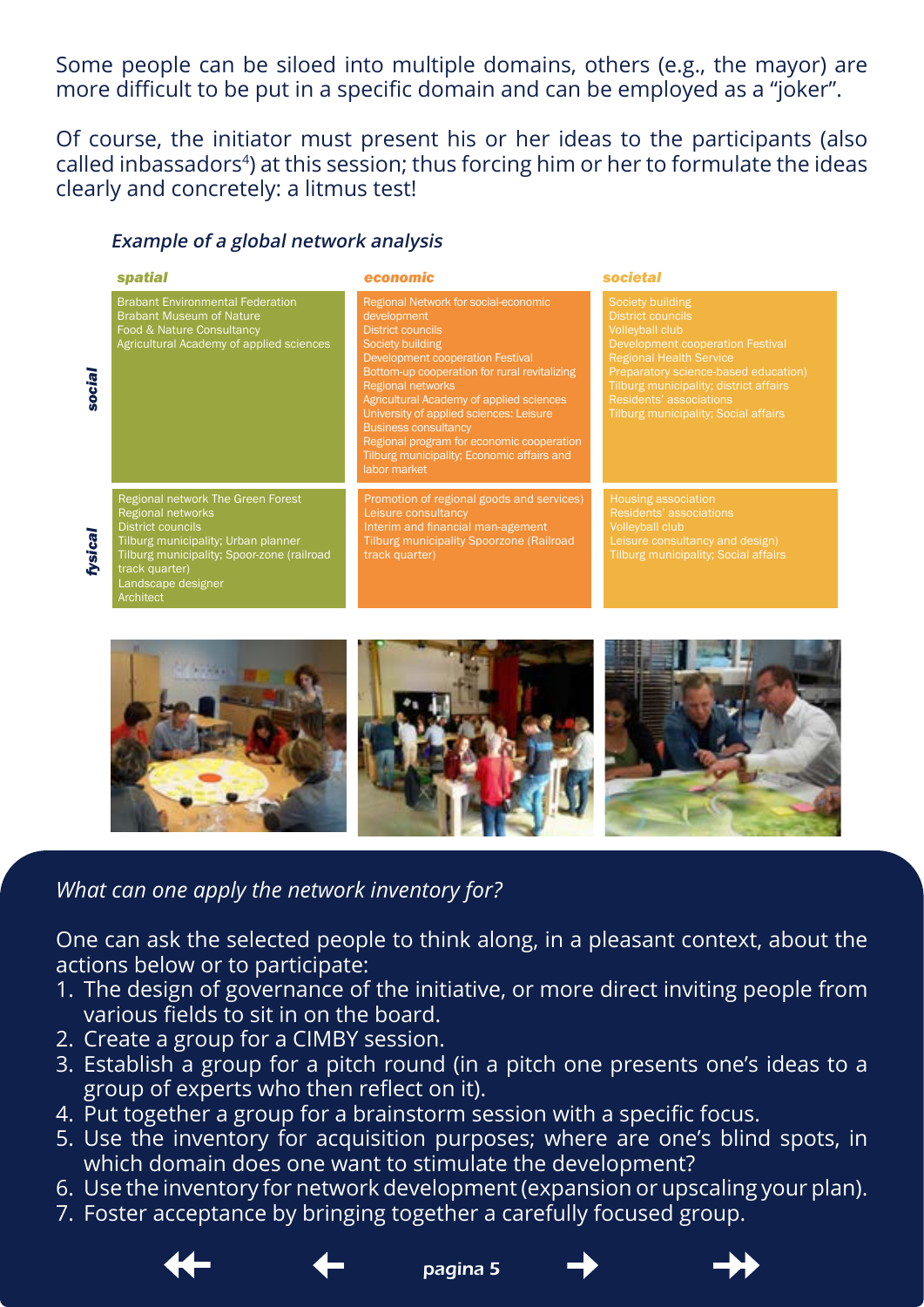## sustainability and development panel with inbassadors

What kind of people should one look for to compose a comprehensive CIMBY crew comprising all sustainizability domains?

Example: Local food and experience entrepreneur.



|                    | planet                                          | profit                                  | people                       |
|--------------------|-------------------------------------------------|-----------------------------------------|------------------------------|
| social/<br>people  | Representative<br>Environmental<br>Federation   | Manager Fodder   Primary<br>Corporation | Education<br>Teacher         |
| physical/<br>tools | Employee<br>National<br><b>Forestry Service</b> | Wine importer                           | Social Work Civil<br>Servant |

| co-producers       | spatial/<br>planet     | economic/<br>profit                 | societal/<br>people                    |
|--------------------|------------------------|-------------------------------------|----------------------------------------|
| social/<br>people  | <b>Regional Broker</b> | Food and<br>Communication<br>Expert | Artist                                 |
| physical/<br>tools | Steward                | Mechanical<br>Engineer              | Architect<br>Healthcare<br>Institution |

| <b>customers</b>  | spatial/                              | economic/      | societal/                             |
|-------------------|---------------------------------------|----------------|---------------------------------------|
|                   | planet                                | profit         | people                                |
| social/<br>people | <b>Lecturer Spatial</b><br>Management | Marketeer      | Employee<br>Healthcare<br>Institution |
| physical/         | Landscape                             | Project Devel- | Construction                          |
| tools             | Architect                             | oper           | Contractor                            |



#### **Meetings:**

- **• Business development**
- **• Product testing**
- **• Brainstorm Product Market Combinations**
- **• Topics \*Sustainizability**
	- **\*Identity**
	- **\*Waste prevention**
-